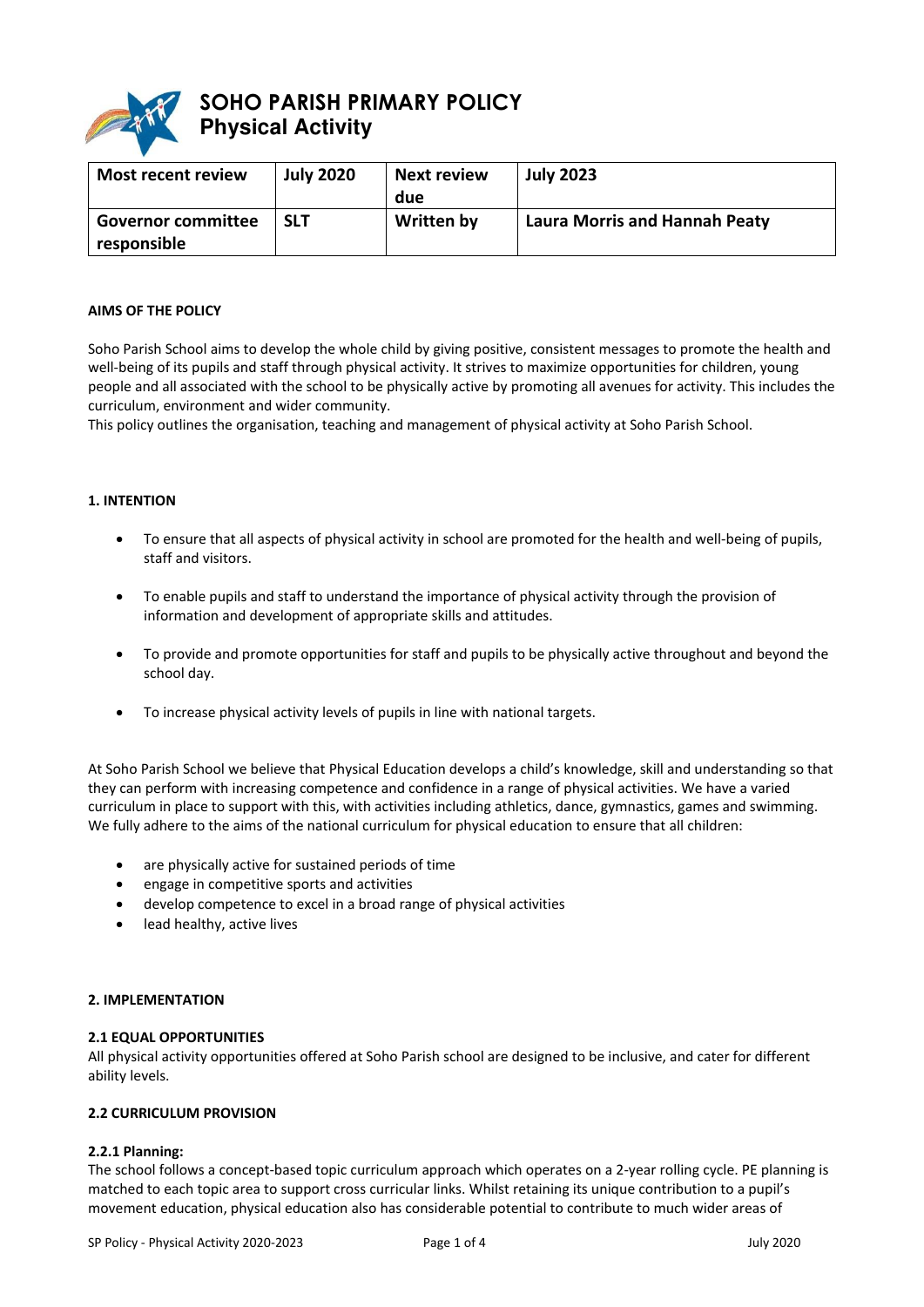learning. It is considered important that physical education is integrated into the school's planning for the development of pupils' communication, numeracy, PSHE and science skills. Movement breaks in class are incorporated into the school day, which include dancing, yoga and stretching. Children have 30 minutes of mindfulness teaching per week in KS1 and KS2. As part of this session children do some mindful movement to support them to become aware of their bodies, feelings, thoughts and emotions.

Children also have the opportunity to bring their learning together and celebrate and share it with the whole school community, in assemblies and end of year performances. These assemblies often include dancing and physical theatre.

The National Curriculum for Physical Education details a clear 'Purpose of Study' and 'Subject Content' for KS1 and KS2. At Soho Parish we have produced progression documents, from which teachers plan. Every year, children in both key stages are taught gymnastics, dance, games and athletics. Pupils in Year 3 and Year 4 attend weekly swimming lessons at the YMCA. In the Foundation Stage, activities to support learning from the areas of 'Physical Development' and 'Creative Development' in the Early Learning Goals are planned daily.

# **2.2.2 Organisation**

## **Foundation stage**

At Soho Parish we encourage the physical development of our children in reception class as an integral part of their work. As the reception class is part of the Foundation stage of the National Curriculum, we relate the physical development of the children to the objectives set out in the Early Learning Goals. We encourage the children to develop confidence and control of the way they move, and the way they handle tools and equipment. We give all children the opportunity to undertake activities that offer appropriate physical challenge, both indoors and outdoors, using a range of resources to support specific skills.

## **Key Stage 1 & 2**

All pupils have at least 2 hours' worth of planned physical exercise each week. This usually takes the form of a fitness lesson (circuit training) and a skills-based lesson, taught by a specialist teacher. Pupils in Year 3 and Year 4 attend weekly swimming lessons at the YMCA.

We teach lessons so that our children:

- have fun and experience success in sport
- have the opportunity to participate in PE at their own level of developments
- secure and build on a range of skills
- develop good sporting attitude
- understand basic rules
- experience positive competition
- learn in a safe environment
- have a foundation for lifelong physical activity leaving primary school as physically active

## **2.3 RESOURCE PROVISION**

Soho Parish has a school hall, which is equipped with portable apparatus for gymnastics, games and athletics. Music speakers are accessible to support the teaching of dance. An annual audit of all physical education equipment is conducted by the PE co-ordinator in order to prioritise any necessary expenditure for the year.

## **2.4 STAFF RESPONSIBILITY & DEVELOPMENT**

PE Co-ordinator: Laura Morris

PE is monitored and evaluated by the subject leader throughout the year, in the form of discussions with class teachers, looking at pupil outcomes and lesson observations.

Pupil voice is used to further develop the PE curriculum, through questioning of pupil's views and attitudes to PE, to support the children's enjoyment and to motivate learners.

Staff are encouraged to attend CPD courses when available.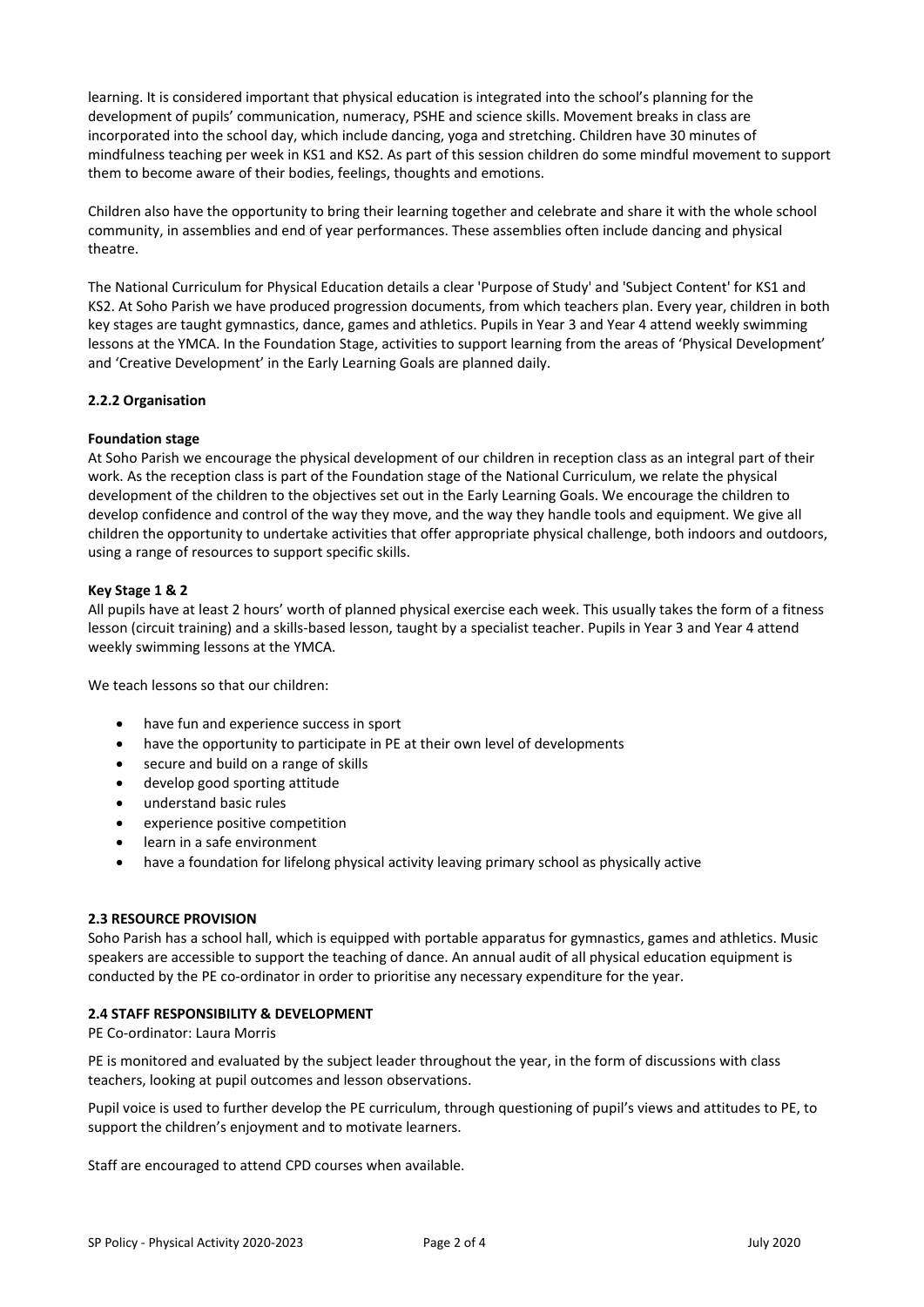### **2.5 EXTRA CURRICULAR PROVISION**

#### **2.5.1 Break times / lunch times**

All children have the opportunity for physical activity during morning and lunchtime breaks. Staff and Young Sports Leaders (trained pupils from Year 5 and 6) are on duty to co-ordinate a range of active playground games. A lunchtime sports club is available for children in key stage 2 and this includes football, dodgeball, dance and multi-skills.

In the playground children have access to a large climbing net. We also aim to provide various large loose parts for children to engage with creatively during their playtimes. including cones, tyres and cardboard boxes. There are also various balls available for ball games and adults often lead ball games with groups of children. There are also bikes available to the younger children in school.

#### **2.5.2 Enrichment activities**

Each Friday afternoon we hold 'Enrichment' sessions, where children have the opportunity to choose an activity which they will participate in as part of a small group. These activities change, depending on staff interest and special skills. They have included radio editing, magazine production, pottery, sewing, basketball, poetry and salsa dancing. We always make sure there is a sports-based activity as part of this offer.

Each year we also hold an 'International Evening' which includes dances from around the world performed by students.

#### **2.5.3 After school clubs**

We provide an after school 'Culture Club' which rotates a number of different activities including a range of different sports. We aim to encourage all pupils to take part in a range clubs, and involve them in deciding the clubs we put on offer. Registers of clubs are kept to identify those who do not take part in extra regular exercise.

#### **2.5.4 Competition**

Soho Parish works closely with the 'Primary P.E & School Sport' (PESS) and our membership with them gives our children access to several competitions with other schools in Westminster.

We hold an annual Sports Day which is facilitated by Sports Coaches from the YMCA, giving children the opportunity for healthy interhouse competition within the school and an opportunity to celebrate their achievements in Sport.

## **2.5.5 School trips**

The school offers a number of outdoor education experiences. In Year 4, the whole class relocate to rural Suffolk for three days of outdoor learning, focused on geography skills (map reading particularly) but also to develop their independence and confidence.

In Year 6, pupils spend a week at an outward-bound centre (location changes), learning co-operation, collaboration, field-work and developing their physical strength and agility.

#### **2.6 ACTIVE TRAVEL**

We promote active travel to and from school and are currently working towards TfL STARS accreditation by end of 2020.

#### **2. 7 COMMUNITY PARTNERS / LINKS**

Soho Parish work closely with the 'Primary P.E & School Sport' (PESS).

#### **2. 8 STAFF ACTIVITY**

Our staff aspire to be positive role models for our children. We aim to take part in physical activity whenever possible, for e.g. parent and teacher races at sports day. Staff often play games with children at playtime and demonstrate physical activity during PE lessons. P.E is further supplemented by the use of 'Friday Fitness' – an initiative that we have adopted to encourage children to lead active and healthy lives. The children, staff and parents meet in the playground at 8:30am for a Friday morning work out before school.